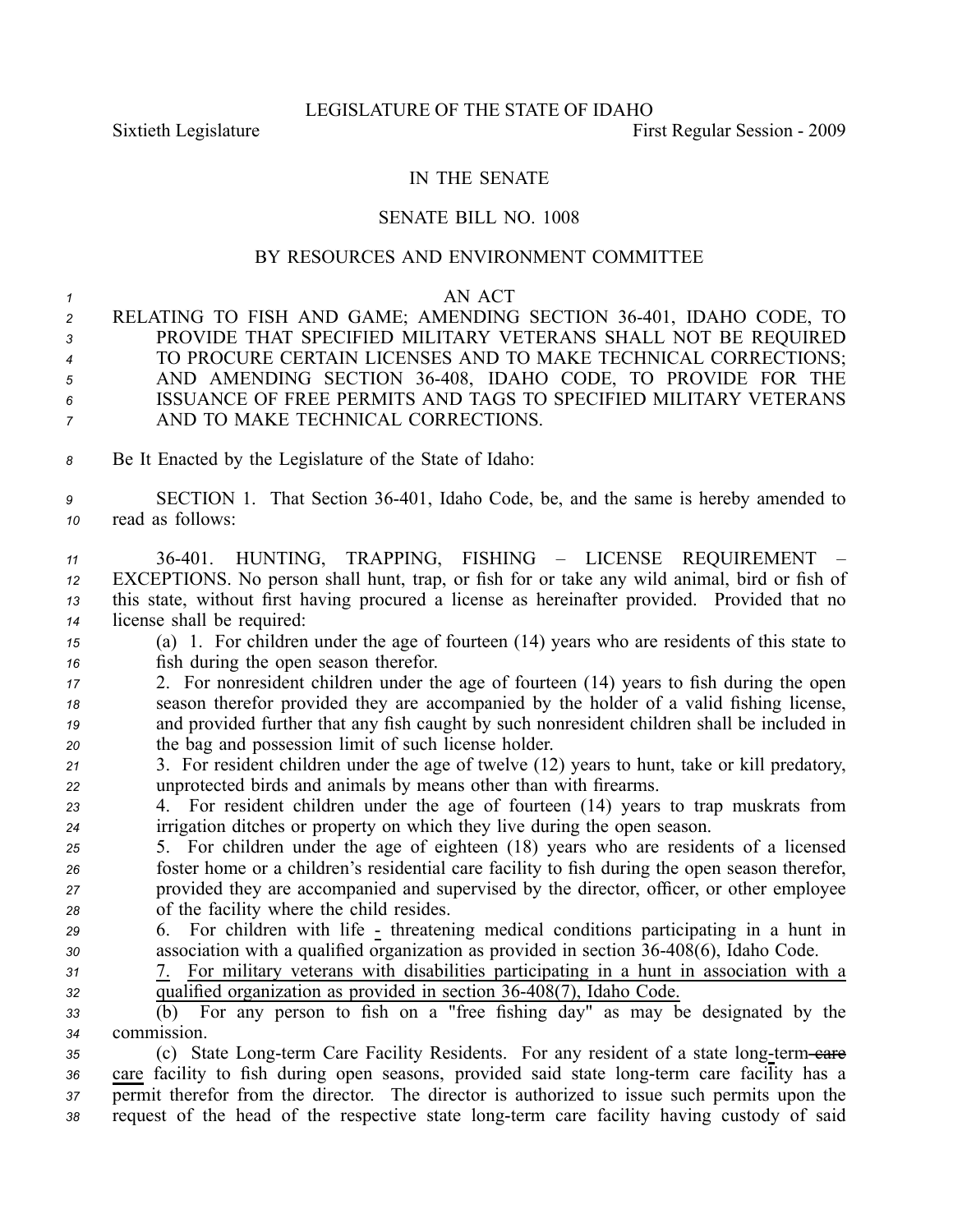resident upon a showing that the state long-term care facility recommends the issuance of such permit and will assume full responsibility for and control over any resident while using said permit. For purposes of this subsection only, "state long-term care facility" shall mean the state hospital north, state hospital south, Idaho state school and hospital, and state veterans homes, and "resident" shall mean any individual residing and receiving treatment services at <sup>a</sup> state long-term care facility.

*<sup>7</sup>* (d) State Juvenile Corrections Center Students. For students of the state juvenile *<sup>8</sup>* corrections center, under the supervision of an officer of the center, to fish during the open *9* season.

 (e) Boy Scouts. For boy scouts who are official participants in attendance at national or international encampments at Farragut State Park to take fish during the encampmen<sup>t</sup> period from Lake Pend Oreille in such areas and such numbers as may be designated by the commission.

 (f) Participants in Fish and Game Sponsored Functions. For persons who are official participants in attendance at official department sponsored functions including clinics, courses or other educational events, while under the supervision of <sup>a</sup> department approved instructor for the function, to fish during any open season, provided that the instructor has been issued an educational fishing permit by the director.

*<sup>19</sup>* (g) Nothing contained herein shall be construed to prohibit citizens of the United States *<sup>20</sup>* who are residents of the state of Idaho from carrying arms for the protection of life and *<sup>21</sup>* property.

*<sup>22</sup>* SECTION 2. That Section 36408, Idaho Code, be, and the same is hereby amended to *<sup>23</sup>* read as follows:

 36408. COMMISSION'S AUTHORITY – TAGS – PERMITS – NONRESIDENTS LIMITED – OUTFITTERS SETASIDE. (1) Tags and Permits – Method of Use. The commission is hereby authorized to prescribe the number and kind of wildlife that may be taken under authority of the several types of tags and permits provided for in this title, and the manner in which said tags and permits shall be used and validated.

 (2) Limit – Licenses, Tags or Permits – Controlled Hunts. The commission is hereby authorized to establish <sup>a</sup> limit annually as to the number of each kind and class of licenses, tags, or permits to be sold or issued and is further authorized to limit the number or prohibit entirely, the participation by nonresidents in controlled hunts.

33 (3) Outfitters Set-aside. When the commission establishes a limit as to the number *<sup>34</sup>* of nonresident deer tags and nonresident elk tags, it shall set aside annually <sup>a</sup> maximum of 35 twenty-five percent (25%) of the nonresident deer tag and nonresident elk tag limit. The 36 set-aside tags shall be sold pursuant to commission rule, only to persons that have entered *<sup>37</sup>* into an agreemen<sup>t</sup> for that year to utilize the services of an outfitter licensed pursuan<sup>t</sup> to chapter *<sup>38</sup>* 21, title 36, Idaho Code.

 In order for <sup>a</sup> person to purchase any setaside nonresident deer tag or nonresident elk tag, that person's outfitter must submit an application with the proper fees as required by the director. If any nonresident deer tags or nonresident elk tags set aside pursuan<sup>t</sup> to this subsection are unsold by July 1 of the year in which they were set aside, they may be sold by the department to the general public who are nonresidents. The commission may promulgate all necessary rules to implement the provisions of this subsection.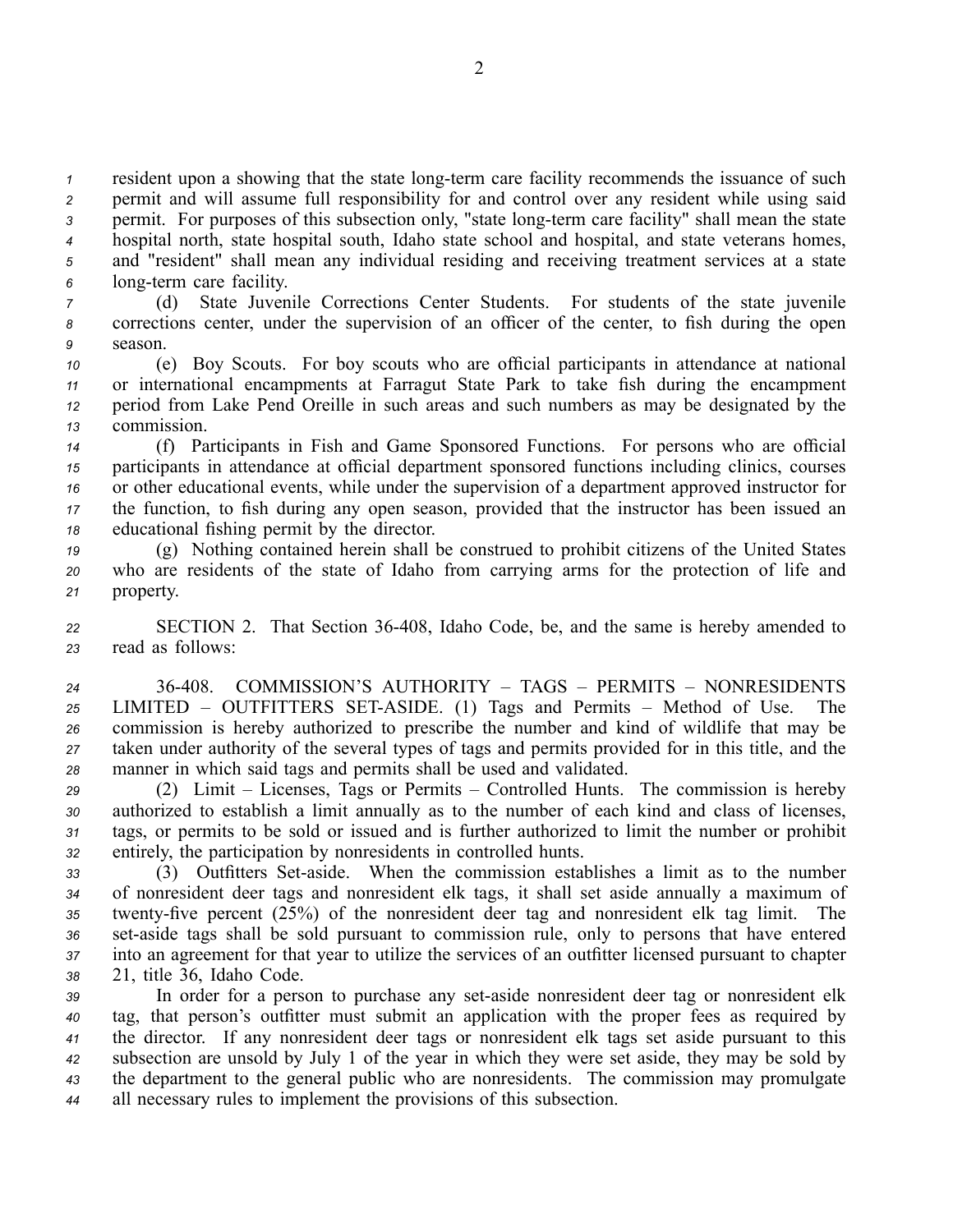(4) Deer and Elk Tag Allocation. If the commission limits the number of deer or elk tags available for use in any game managemen<sup>t</sup> area, unit or zone, the commission may allocate by rule <sup>a</sup> number of deer or elk tags for use by hunters that have entered into an agreemen<sup>t</sup> for that year to utilize the services of an outfitter licensed pursuan<sup>t</sup> to chapter 21, title 36, Idaho Code.

*<sup>5</sup>* (5) Special Game Tags. The commission is hereby authorized to issue two (2) special *<sup>6</sup>* bighorn sheep tags per year.

 (a) Auction bighorn sheep tag. One (1) special bighorn sheep tag shall be auctioned off by an incorporated nonprofit organization dedicated to wildlife conservation, selected by the commission. The tag shall be issued by the department of fish and game to the highest eligible bidder. No more than five percen<sup>t</sup> (5%) of all proceeds for the tag may be retained by the organization. The tag to be issued pursuan<sup>t</sup> to this subsection shall be taken from the nonresident bighorn sheep tag quota. The net proceeds shall be forwarded to the director for deposit in the fish and game expendable trust account and shall be used for bighorn sheep research and managemen<sup>t</sup> purposes. Moneys raised pursuan<sup>t</sup> to this subsection may not be used to transplant additional bighorn sheep into that portion of southwest Idaho south of the Snake River and west of U.S. highway no. 93, nor for litigation or environmental impact statements involving bighorn sheep. No transplants of bighorn sheep accomplished with moneys raised pursuan<sup>t</sup> to this subsection shall occur in any area until hearings are conducted in the area.

 (b) Lottery bighorn sheep tag. The commission is also authorized to issue one (1) special bighorn sheep tag which will be disposed of by lottery. The lottery permit can be marketed by the department of fish and game or <sup>a</sup> nonprofit organization dedicated to wildlife conservation selected by the commission. The tag will be issued by the department of fish and game to an eligible person drawn from the lottery provided in this <sup>25</sup> subsection. No more than twenty-five percent (25%) of gross revenue can be retained for administrative costs by the organization. All net proceeds for the tag disposed of by lottery pursuan<sup>t</sup> to this subsection shall be remitted to the department and deposited in the fish and game expendable trust account. Moneys in the account from the lottery bighorn sheep tag shall be utilized by the department in solving problems between bighorn sheep and domestic sheep, solving problems between wildlife and domestic animals or improving relationships between sportsmen and private landowners by being utilized in the veterinarian program established in subsection (e)9. of section 36106, Idaho Code.

33 (6) Issuance of free permit or tag to minor children with life-threatening medical conditions. Notwithstanding any other provision of law, the commission may issue free big game permits or tags to minor children who have life-threatening medical conditions that have been certified eligible by <sup>a</sup> qualified organization. The commission may prescribe by rule the manner and conditions of issuing and using the permits or tags authorized under this subsection (6). For purposes of this subsection (6) <sup>a</sup> "qualified organization" means <sup>a</sup> nonprofit organization that is qualified under section 501(c)(3) of the Internal Revenue Code and that affords opportunities and experiences to minor children with lifethreatening medical conditions.

 (7) Issuance of free permit or tag to military veterans with disabilities. Notwithstanding any other provision of law, the commission may issue free big game permits or tags to disabled military veterans who have been certified eligible by <sup>a</sup> qualified organization. The commission may prescribe by rule the manner and conditions of issuing and using the permits or tags authorized under this subsection (7). For purposes of this subsection (7), <sup>a</sup> "qualified